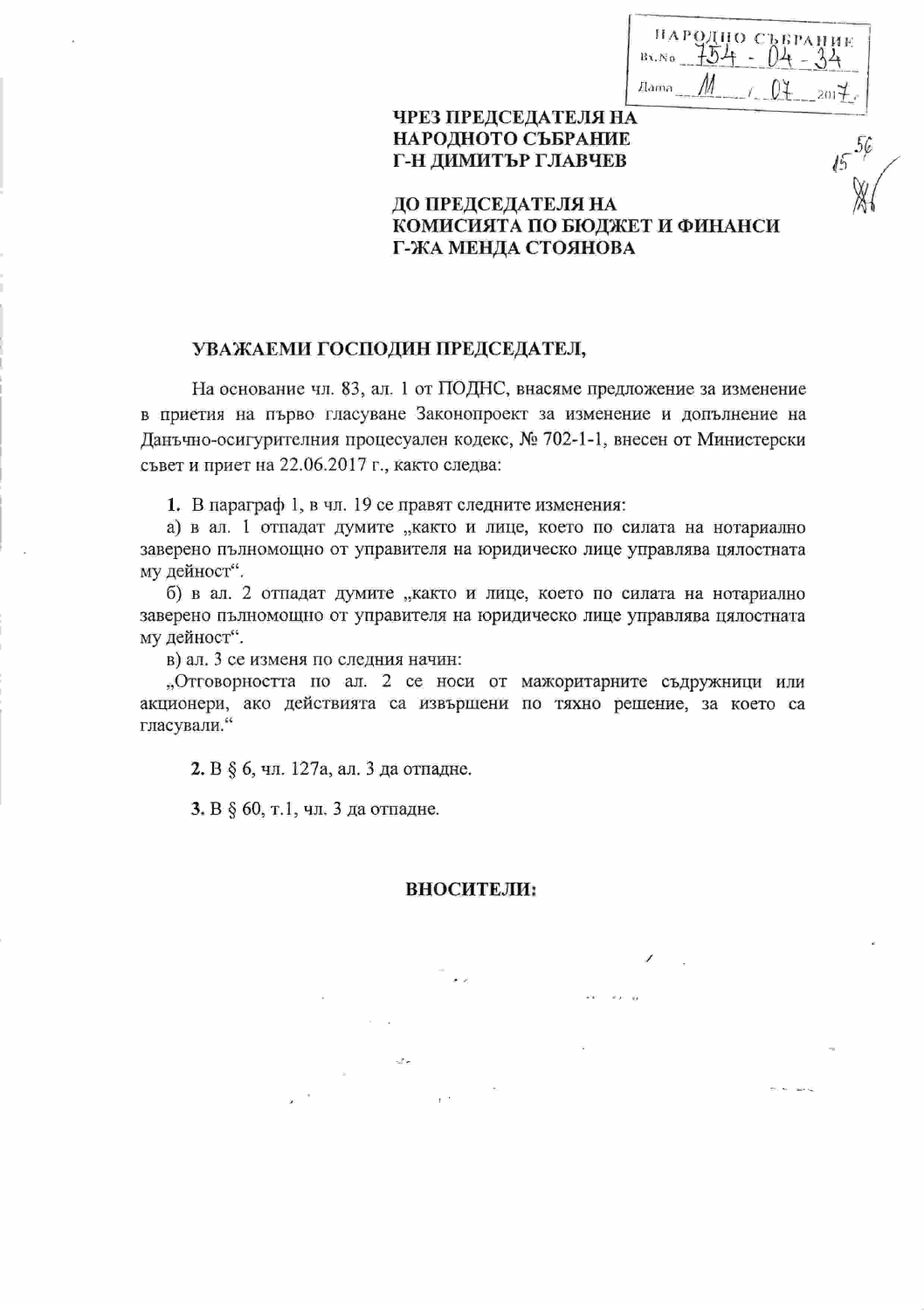## **МОТИВИ**

В Законопроекта за изменение и допълнение на Данъчно-осигурителния процесуален кодекс се предлага нов чл. 19, като в ал. 1 и ал. 2 се въвежда отговорността за непогасени задължения и осигурителни вноски да се носи и от "лице, което по силата на нотариално заверено пълномощно от управителя на юридическо лице управлява цялостната му дейност". Всяка една законодателна промяна не бива да бъде самоцелна, а трябва да бъде анализирана и синхронизирана със законодателството в други правни отрасли. В законопроекта липсват ясни критерии, чрез които да се определи, кога от съдържанието на едно пълномощно може да се направи извод, че упълномощеното лице има право да управлява цялостната дейност на търговеца. Не е ясно от кога и по какъв начин ще се прави тази преценка. Още повече неясен е мотива отговорност да се носи от пълномощници, които са натоварени да управляват цялостната дейност на дружеството, след като посочените в ал. 1 и ал. 2 на чл. 19 действия могат да съставляват еднократен акт от страна на пълномощника. Прочита на предложената разпоредба предполага, че пълномощниците, които представляват органа на управление на акционерните дружества се изключват от посочената хипотеза и не носят отговорност, което води до неравенство между правните субекти. Въвеждането на неясни и спорни правни норми би могло да засегне както интересите на гражданите и търговците, така и привеждането на разпоредбите в действие от органа по приходите, поради което предлагаме изменение на чл. 19, ал. 1 и ал. 2. Чрез предложената от нас промяна в чл. 19, ал. 3 ще се даде възможност по-прецизно да бъдат определени отговорните лица в хипотезите на ал. 2 на същия член.

Предложеното със Законопроекта за изменение и допълнение на Данъчноосигурителния процесуален кодекс изменение на чл. 127а, ал. 3 е въведено при пълна липса на мотиви и обоснованост, с единствения аргумент "мярка за ограничаване на сивата икономика", без да е обосновано по какъв начин тази промяна ще предизвика положителен ефект. Приемането на предложеното допълнение ще изправи бизнеса пред риск за една и съща стока държавата да получава обезпечение два пъти. В такава хипотеза бихме попаднали например, ако в заповедта на министъра на финансите, с която се определя списъка със стоки с висок финансов риск попаднат и горивата, за които съгл. ЗДДС се предоставя и обезпечение в пари, в държавни ценни книжа или в безусловна и неотменяема банкова гаранция.

С параграф 60 се въвежда изменение на чл. 3 от Закона за ограничаване на плащанията в брой, като се предлага в рамките на две години сумите, заплащани в брой да бъде намалени десетократно от 10 000 лева на 1000 лева. До 2016 г. този праг беше 15000 лева или петнадесет пъти над предложения. В мотивите на